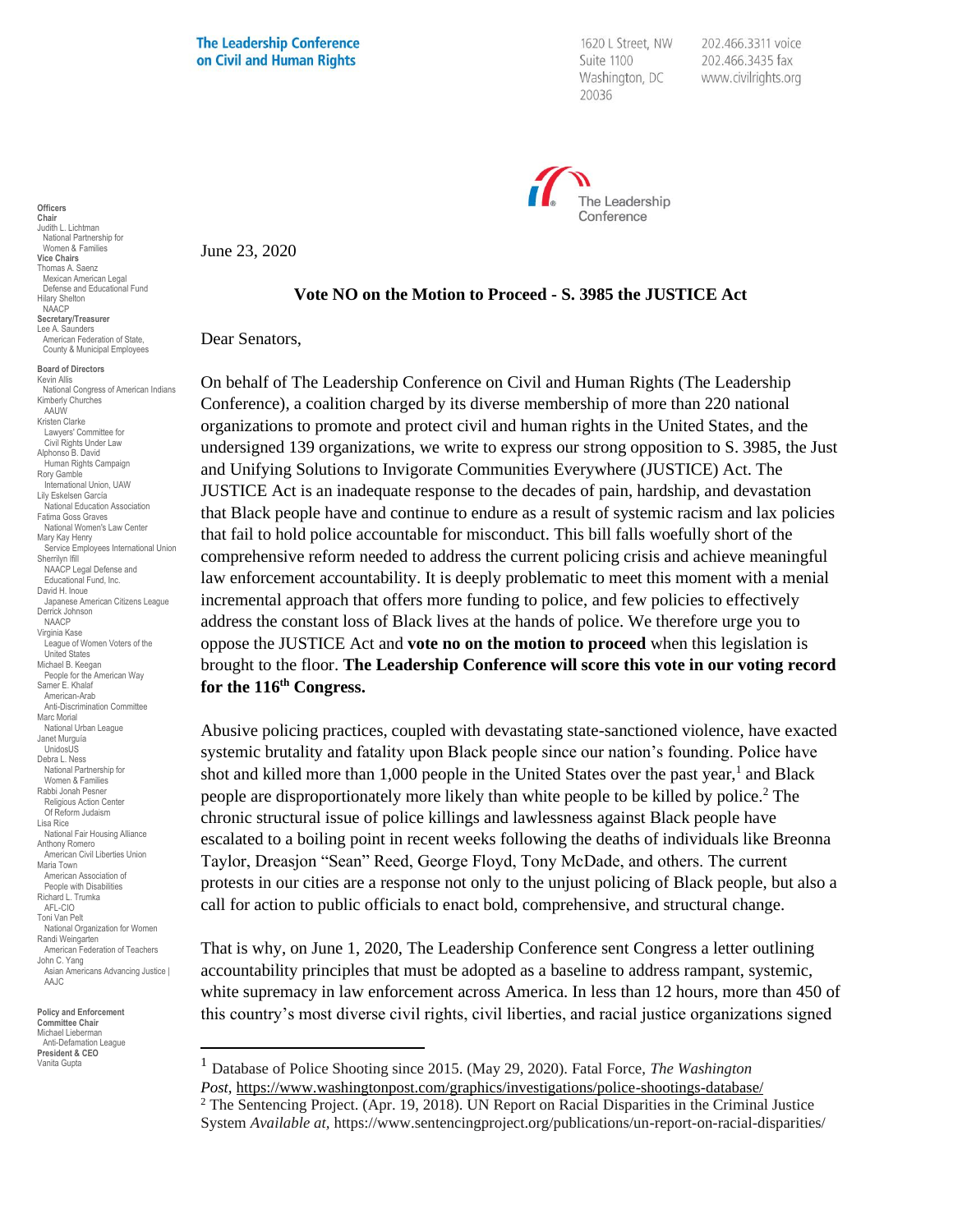June 23, 2020 Page 2 of 6



onto that letter because what was asked of Congress aligned with what advocates, policing experts, and other stakeholders agree is needed. The priorities highlighted are not only reasonable but reflect a bare minimum of what must be included in any policing legislation Congress adopts in order for systemic reform to occur.

These priorities are: (1) the creation of a use of force standard that allows force only when necessary and as a last resort; (2) a ban on chokeholds; (3) a ban on racial profiling; (4) the establishment of a police misconduct registry; (5) the inclusion of a "reckless" standard in 18 U.S.C. Section 242 that enables federal prosecutors to hold law enforcement accountable for criminal civil rights violations; (6) a prohibition on no-knock warrants, especially in drug cases<sup>3</sup>; (7) the elimination of the judge-made doctrine of qualified immunity, which allows officers and other government actors to evade accountability when they violate individuals' rights<sup>4</sup>; and (8) the demilitarization of law enforcement agencies.<sup>5</sup> This accountability framework is reflected in S. 3912, the Justice in Policing Act of 2020.

Unfortunately, Senate majority leadership ignored these critical policies and introduced the JUSTICE Act, a bill that fails to align with our framework principles and will therefore not bring about the fundamental shift in policing our country needs. The bill does nothing to address current barriers to holding law enforcement accountable, such as abolishing qualified immunity or criminalizing the reckless use of force. It does not address, let alone prohibit, the perverse yet pervasive practice of racial profiling, nor does it include explicit bans on dangerous practices like chokeholds or no-knock warrants. It fails to address the militarization of police or the need for a national standard restricting the use of force, and lacks the national, robust, and publicly available misconduct registry required for true transparency.

Further, the JUSTICE Act provides more than \$7 billion of additional federal dollars for law enforcement over the next five years, directly contradicting our coalition's call and that of those marching in the streets to redefine public safety by reducing the footprint of our criminal legal system. Many of the crises that currently involve police responses, and which too often lead to mistreatment and increased mistrust, would be better handled through the addition of health providers, social workers, and others who can meet the needs of communities in a non-punitive manner. Pouring additional funding into a broken system is bad policy. Furthermore, considering the limited financial resources prompted by the COVID-19 pandemic, all policing reform models must reprioritize how limited dollars are spent. The programs authorized by the JUSTICE Act will necessarily mean fewer funds to tackle other issues critical to longlasting safety, such as housing, education, and health care. Millions of people in the United States are calling for these kinds of direct investments into communities, and Congress should heed that call.

Now is the time for Congress to be bold and pass meaningful police accountability reform legislation. A vast and diverse collection of people from coast to coast are calling on lawmakers to prioritize Black communities and protect them from the systemic perils of over-policing, police brutality, misconduct, and harassment. It is your moral and ethical duty to ensure Black people and communities are free from the harm and threats from law enforcement and militarized police responses. It is also your responsibility to

<sup>3</sup> Justice in Policing would prohibit no-knock warrants **only** in drug cases.

<sup>4</sup> Justice in Policing would eliminate QI for police officers **only.**

<sup>&</sup>lt;sup>5</sup> Justice in Policing limits the transfer of certain equipment, doesn't eliminate the 1033 program.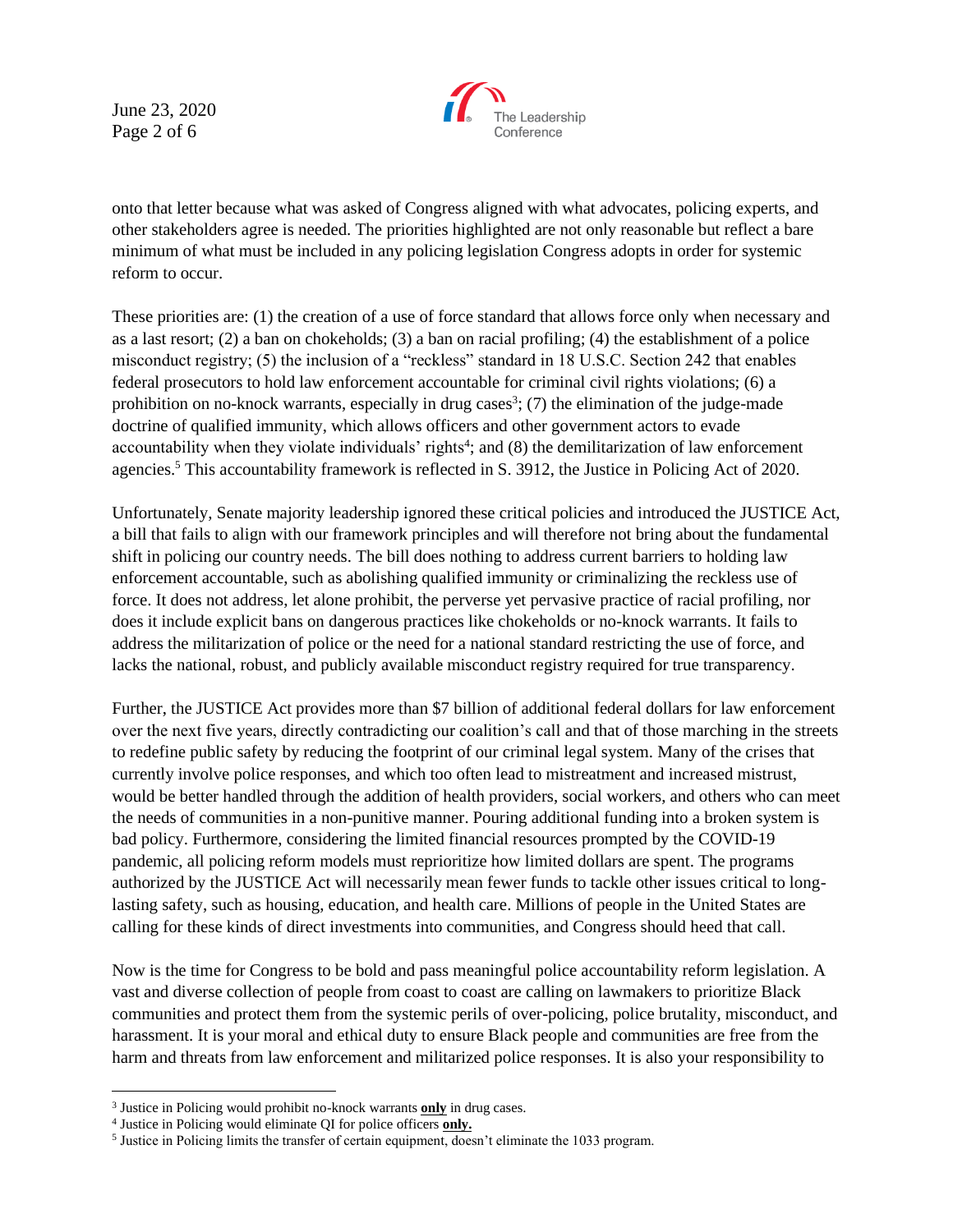June 23, 2020 Page 3 of 6



ensure that any legislation passed does not just provide lip service to these problems, but fully meets the critical needs of this moment and beyond. Passing watered-down legislation that fails to remedy the actual harms resulting in the loss of life is a moral statement that is inconsistent with a genuine belief that black lives matter. Anything less than full support for comprehensive legislation that holds police accountable is inexcusable. Further, any attempt to amend or salvage the JUSTICE Act will only serve to "check the box" and claim reform when, in actuality, no reform has occurred to combat police misconduct and to protect Black lives. For these reasons, we urge you to oppose the JUSTICE Act and vote no on the motion to proceed on this legislation.

Thank you for your leadership in advancing these important policy recommendations. If you have any questions about the issues raised in this letter, please contact Sakira Cook of The Leadership Conference at cook@civilrights.org or The Leadership Conference Justice Task Force co-chairs, Kanya Bennett of the ACLU, [kbennett@aclu.org](mailto:kbennett@aclu.org) and Hilary Shelton of the NAACP at hoshleton@naacpnet.org.

Sincerely,

The Leadership Conference on Civil and Human Rights A Little Piece Of Light ActionAid USA AFGE Local 3354 African American Ministers In Action Alabama State Association of Cooperatives Alianza Americas Alianza Nacional de Campesinas American Association for Justice American Atheists American Civil Liberties Union American Family Voices American Federation of Teachers American Federation of Labor and Congress of Industrial Organizations (AFL-CIO) American Humanist Association American Indian Mothers Inc. American-Arab Anti-Discrimination Committee (ADC) Americans for Democratic Action (ADA) Amnesty International USA Arkansas United Asian Americans Advancing Justice | AAJC Atrisco Community Autistic Self Advocacy Network Autistic Women and Nonbinary Network Bazelon Center for Mental Health Law Bend the Arc: Jewish Action Black Farmers and Agriculturalists Association, Inc.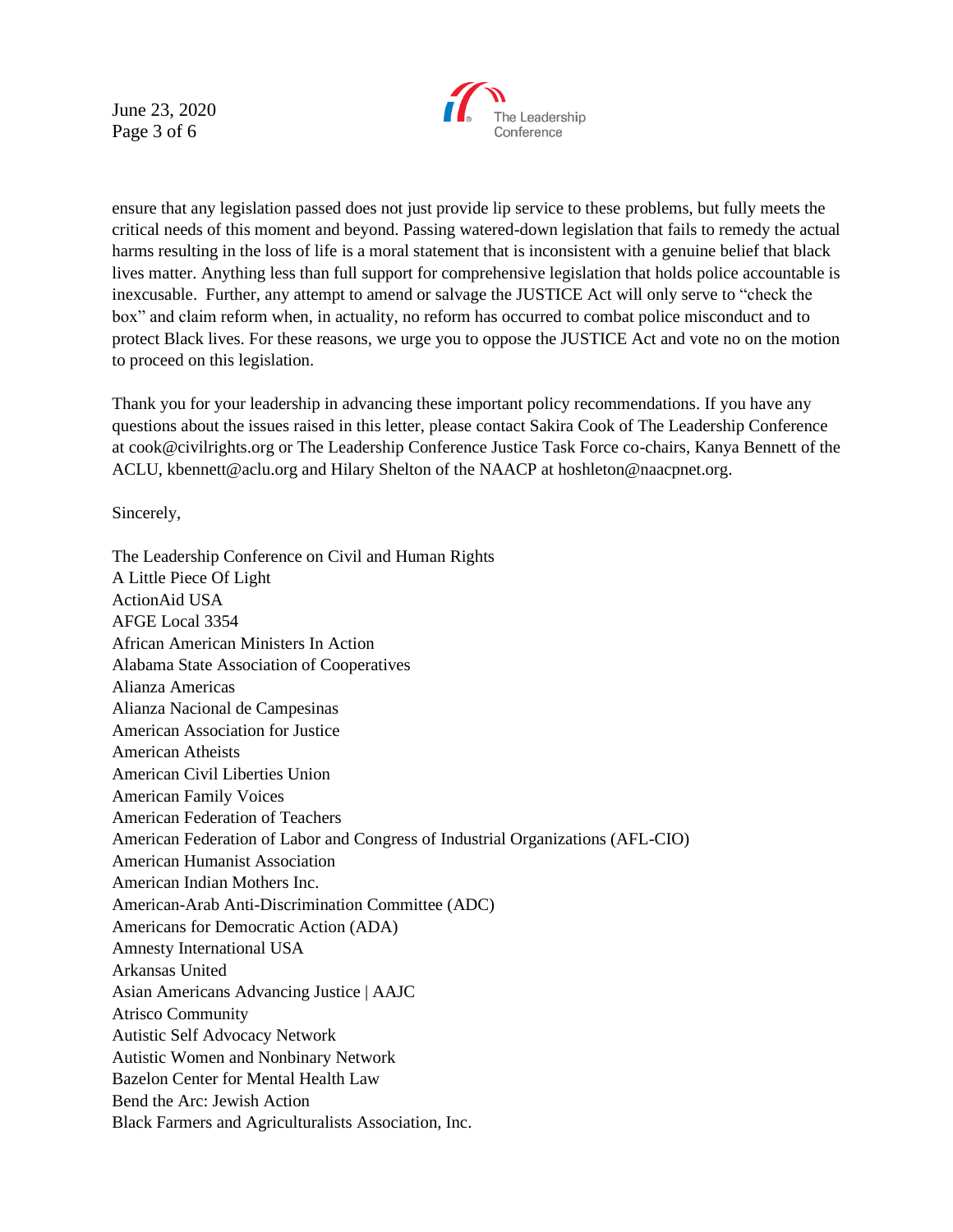June 23, 2020 Page 4 of 6



Bread for the World Center for Disability Rights Center for Law and Social Policy Center for Responsible Lending Center for the Study of Hate & Extremism-California State University, San Bernardino Chi-Town GVP Summit Church of Scientology National Affairs Office Clearinghouse on Women's Issues Climate Reality Project Coalition of Black Trade Unionists Coalition on Human Needs Coalition to Stop Gun Violence Common Cause CommonSpirit Health Congregation of Our Lady of Charity of the Good Shepherd, U.S. Provinces Constitutional Accountability Center Council on American-Islamic Relations (CAIR) CURE (Citizens United for Rehabilitation of Errants) Daniet Initiative Set Project Defending Rights & Dissent Demand Progress DemCast USA Democracy 21 Drug Policy Alliance Earthjustice End Citizens United // Let America Vote Action Fund Equal Rights Advocates Equality California Farmworker Association of Florida Feminist Majority Foundation Government Information Watch Hindu American Foundation Hispanic Federation Human Rights Campaign Human Rights First Immigration Hub IndivisAbility Innocence Project Japanese American Citizens League Jewish Council for Public Affairs Joint Action Committee Justice in Aging Justice Roundtable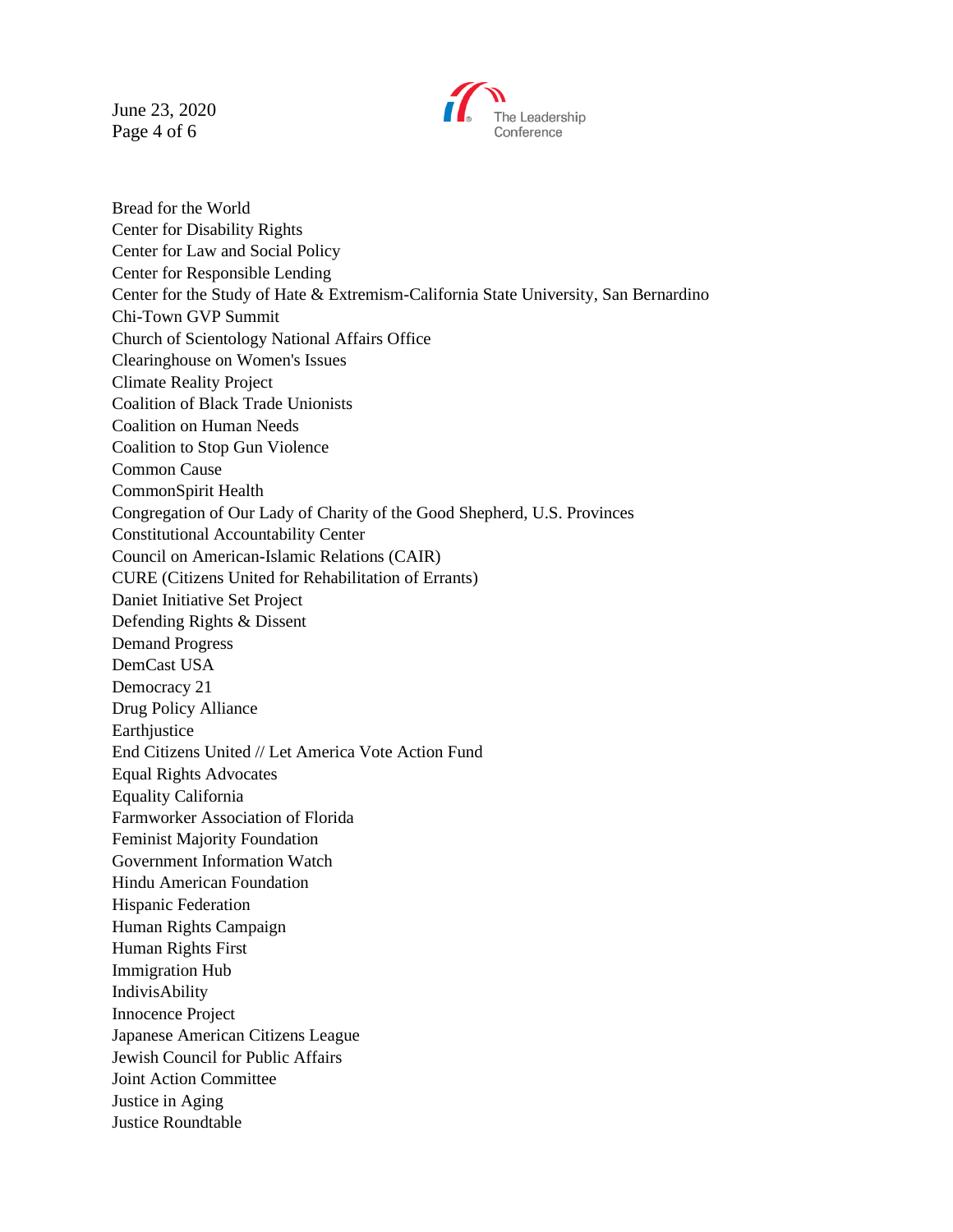June 23, 2020 Page 5 of 6



Juvenile Law Center Kansas Black Farmers Association Inc Lambda Legal Landowners Association of Texas Leadership Conference on Civil & Human Rights League of Conservation Voters League of Women Voters of the United States Mennonite Central Committee U.S. Washington Office Mommieactivist and Sons MomsRising MoveOn Muslim Advocates NAACP NAACP Legal Defense and Educational Fund, Inc. National Action Network National Advocacy Center of the Sisters of the Good Shepherd National Association of Human Rights Workers National Association of Social Workers National Center for Transgender Equality National Council of Churches National Council on Independent Living National Domestic Workers Alliance National Down Syndrome Congress National Education Association National Employment Law Project National Equality Action Team (NEAT) National Housing Law Project National Latino Farmers & Ranchers Trade Association National LGBTQ Task Force Action Fund National Organization for Women National Partnership for Women & Families Natural Resources Defense Council NETWORK Lobby for Catholic Social Justice New America's Open Technology Institute Oklahoma Black Historical Research Project, Inc. Open Society Policy Center Oxfam America People For the American Way People's Action Pesticide Action Network PFLAG National Prison Policy Initiative Public Citizen